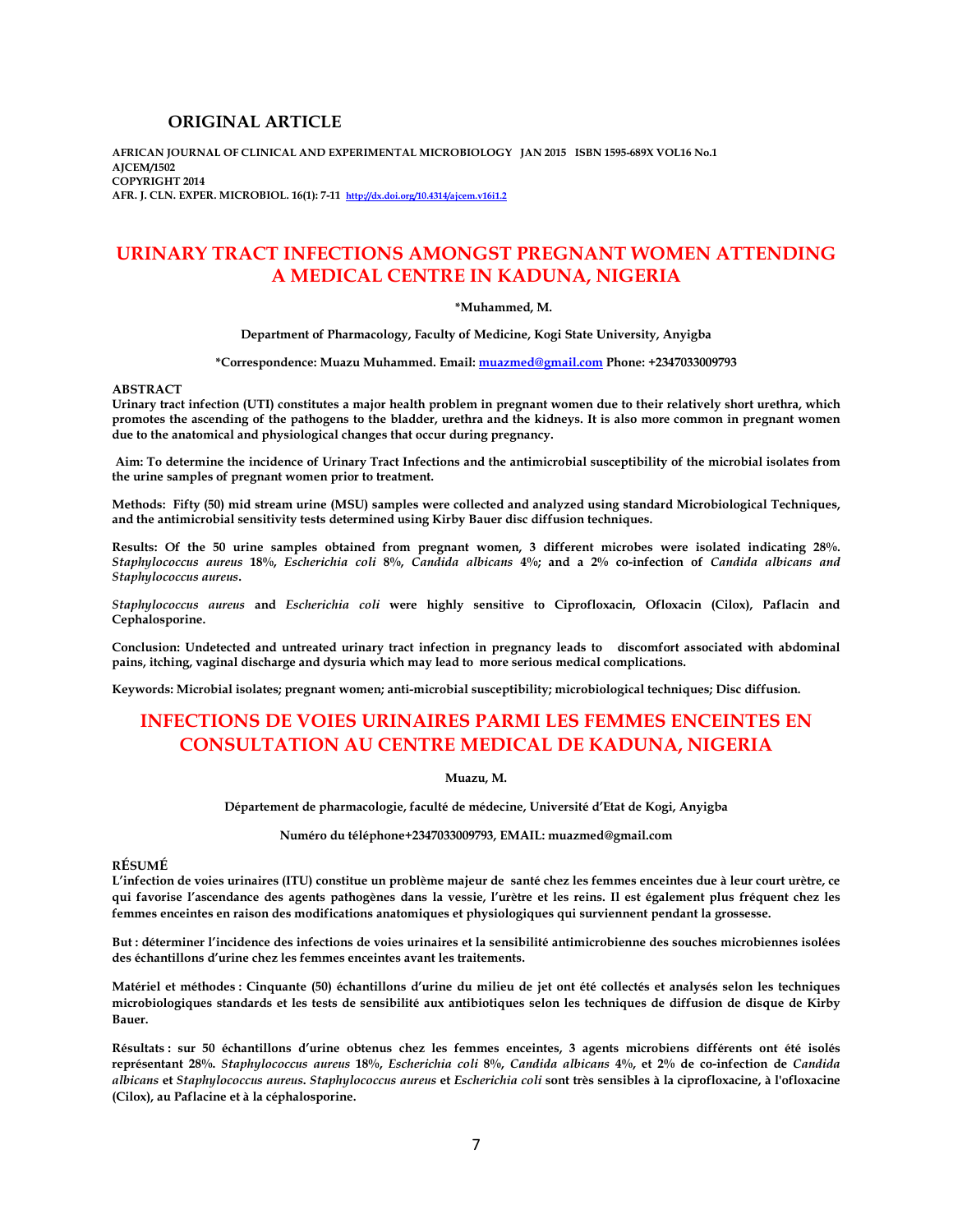**Conclusion : l'infection de voies urinaires non détectée et non traitée pendant la grossesse entraîne de l'incommodité associée à des douleurs abdominales, des démangeaisons, un écoulement vaginal et une dysurie qui peuvent conduire à des complications médicales graves.** 

**Mots-clés: isolats microbiens; les femmes enceintes; sensibilité aux agents antimicrobiens; techniques microbiologiques; Diffusion du disque.** 

### **INTRODUCTION**

Urinary tract infection (UTI) is a common bacterial infection during pregnancy and a significant cause of perinatal and maternal morbidity and mortality (1). It may be symptomatic, in form of urethritis, cystitis, pyelonephritis; or it may remain asymptomatic (2).

Urinary Tract Infection is more common in women than in men due to their short urethra, promoting ascending infection to the bladder (cystitis) and occasionally the kidney (2).

When it affects the lower urinary tracts, it is known as cystitis and when it affects the upper urinary tracts, it is known as pyelonephritis. Acute cystitis refers to infection of the bladder (lower urinary tract); it can occur alone or in conjunction with pyelonephritis (infection of the kidney-the upper urinary tract) (3). There has been an increasing resistance by the bacterial agents to the commonly available antibiotics  $(1,2)$ 

The prevalence of UTI is increased by several risk factors. Poor socio-economic status is reported to be a major risk factor with indigent patients having a fivefold increased risk (4). Other risk factors include age, high parity, poor perinatal hygiene, history of recurrent UTI, diabetes mellitus, neurogenic bladder retention and anatomic bladder retention, anatomic or functional urinary tract abnormality and increased frequency of sexual activity (1, 5 ,6).

More than 90% of urinary tract infections are caused by bacteria species that are part of the normal body flora; and consequently can readily contaminate the genital area and invade the urinary tract(7)

 *Staphylococcus aureus* has been reported to colonize the vagina in 4%-22% of pregnant women (8). Escherichia coli is responsible for between 72% and 55% of cystitis cases in younger women, and more than 50% in women over 50 years (9).

 Of 500 asymptomatic pregnant women screened, 433 clinical specimens showed significant bacteriuria, representing an incidence of 86.6% (10). Of this number,38 (7.4%) were mixed bacteria colonies, while 395(91%) were of single bacteria colonies. *Staphylococcus aureus* (29.8%), *Escherichia coli* (29.1%) and *Klebsiella pneumoniae(*21.5%) were most frequently isolated pathogens. On the average, the pathogens were sensitive to Ciprofloxacin(99.7%),

Ceftazidime(81.6%), Cotrimoxazole(79.4%), Augmentin(71.4%), Nalidixic Acid (61.7%), Nitrofuradantoin (61%), Genticin(56.9%) and Ampicillin(25.4%) (10).

The positive culture rate seen in previous studies carried out in Nigeria are: 46.5% in Ebonyi, Eastern Nigeria; 35.5% in Ilorin (North Central Nigeria); 31.6% in Kano (Northern Nigeria); 32.7% in Benin (Southern Nigeria)(1,12,13).

 There have been reported cases of resistance to antibiotics by the UTI-causing organisms (1,11,14).

Following frequent use of broad spectrum antibiotics, the prevalence of these resistant bacteria is mainly due to widespread use of antibiotics in people and animal feeds  $(1,11, 15)$ .

The aim of this retrospective study is to determine the incidence of Urinary Tract Infections and the antimicrobial susceptibility of the microbial isolates from the urine samples of pregnant women attending Shehu Muhammed Kangiwa Clinic of the Kaduna Polytechnic, prior to treatment.

# **MATERIALS AND METHODS**

# **COLLECTION OF URINE SAMPLES**

Fifty (50) sterile universal containers were distributed to pregnant women registered with the ante natal clinic of the Shehu Muhammed Kangiwa medical centre, Kaduna Polytechnic. The study period was March to May 2012.

They were advised on how to collect clean-catch mid stream urine sample which includes the cleansing of the urethral opening with sufficient amount of clean water, dry the area , and collect the urine with the labia held apart (16). The first portion of the urine voided and about 10-15 ML of the mid stream urine samples was collected into the sterile universal bottles containing  $0.15g$  of Boric acid crystals  $(1\% \text{ w/v})$   $(16)$ . The bottles were labeled correctly and distributed to the patients. The staff within the antenatal clinic helped to supervise these patients; and the specimens were brought to the laboratory for analysis. Using standard microbiological techniques, microscopy, culture and sensitivity tests were carried out on the urine samples (16).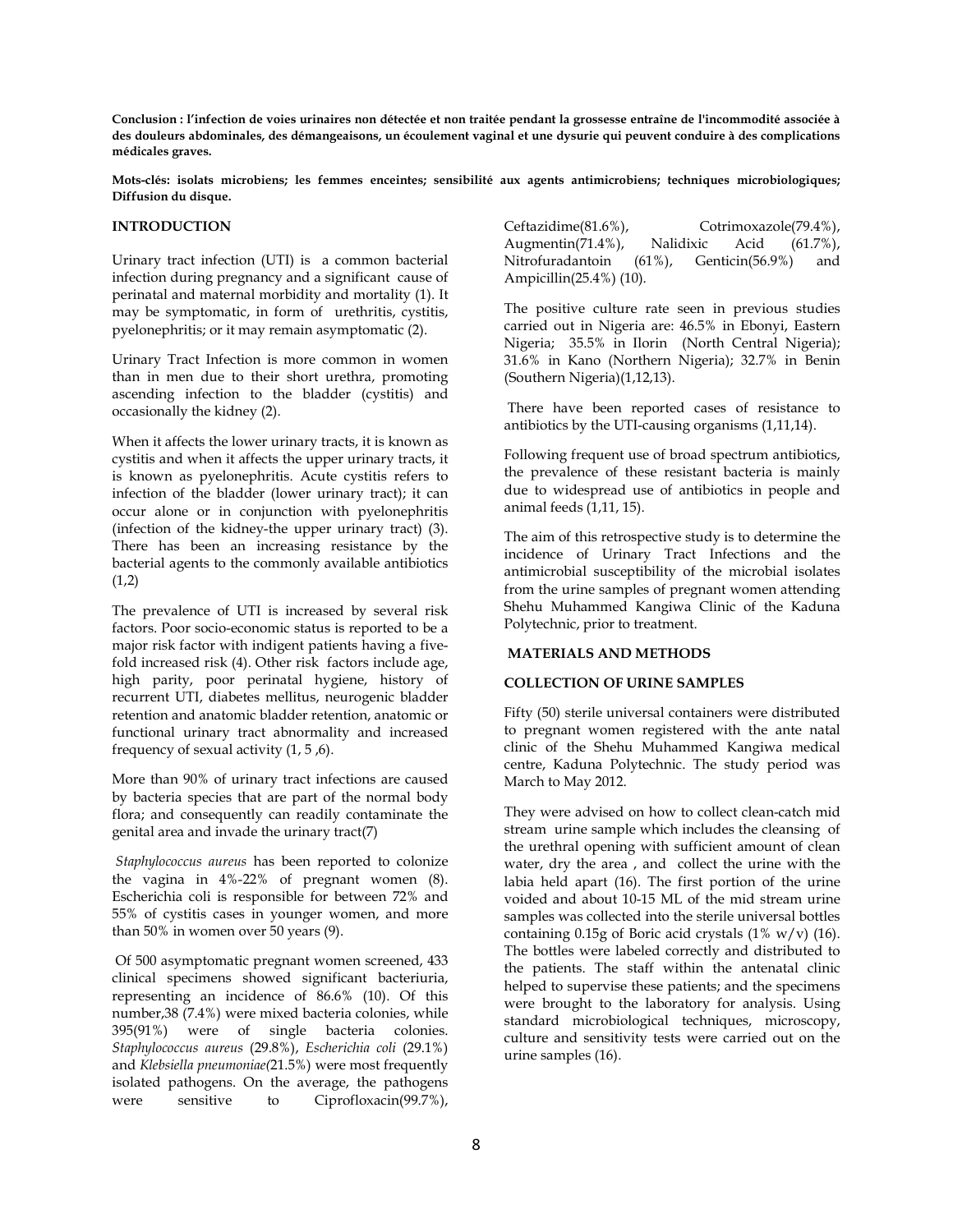# **MICROSCOPY**

5-10ML of The urine samples were centrifuged at 2500 Rpm to obtain deposit. The supernatant were discarded into a disinfectant jar. The bolt (base) of the test tube was tapped with finger to agitate the deposit. A drop of the deposit was placed onto a clean microscope slide after beihg cultured, covered with cover slip and examined microscopically for presence of pus cells, epithelial cells, casts, and RBC.

Candida yeasts are seen microscopically as small, oval with their characteristic budding. On Sabouraud agar, Candida albican appears as cream colored pasty colonies after 24 hours incubation at 37oC. (7).

# **CULTURE**

A well mixed urine sample was inoculated on CLED and MacConkey agar plates using aseptic procedures. Standard wire loop was used in streaking the specimen on the solidified, dried culture media in order to obtain discrete microbial colonies. It was incubated at 37oC overnight and the plates read after24 hours.

The presence of 105 single bacterial colony counts per ML of urine and a microscopy of 3-5 pus cell s per high field were used as baseline for determining significant bacteriuria.

Suspected pathogens were identified using morphological features of the colonies and standard biochemical and sugar utilization tests (16).

Following isolation and identification, the microbial isolates were subjected to antibiotic sensitivity testing using the disc diffusion techniques. The measurement of zone of inhibition taken in accordance with the chart used in Kirby- Bauer method (16).

Information on socio-demographic factors were obtained from patients. these includes age, parity, religion, gestational age, marital status and socioeconomic status as determined by( 17).

All information about a client was entered into a standard register specially designed for this study and are treated with utmost confidentiality

### **RESULTS**

Of the 50 samples analyzed, there was a monomicrobial growth in 13, representing 26% of the samples. Polymicrobial growth in 1 patient represented 2%; and no microbial isolate in 36, representing 72% (TABLE 1).

9 (18%) patients were infected with *Staphylococcus aureus*; 4 (8%) patients were infected with *Escherichia coli*; and 1 (2%) patient was co-infected with *Staphylococcus aureus* and *Candida albicans*, (TABLE 2).

### **TABLE 1: INCIDENCE OF MONOMICROBIAL /POLYMICROBIAL GROWTH**

| <b>NUMBER OF</b> | <b>NUMBER OF</b> | <b>PERCENTAGE</b> |
|------------------|------------------|-------------------|
| <b>ORGANISM</b>  | <b>CASES</b>     |                   |
| No growth        | 36               | 72                |
|                  |                  |                   |
| One              | 13               | 26                |
| Two              |                  |                   |
| <b>TOTAL</b>     | 50               | 100               |

#### **TABLE 2: NUMBER OF ORGANISMS**

| <b>ORGANISM</b>       | <b>NUMBER</b> | <b>PERCENTAGE</b> |
|-----------------------|---------------|-------------------|
| Staphylococcus aureus | q             | 18                |
| Escherichia Coli      |               | 8                 |
| Candida albican       |               | י                 |
| <b>TOTAL</b>          | 14            | 28                |

Majority of the patients were between 25 and 35 years. Higher infection rates were associated witrh this age group and 40 years and above, although the association was not statistically significant (TABLE 3).

| TABLE 3: MICROBIAL ANALYSIS ACCORDING TO AGE GROUP OF URINE SAMPLES OBTAINED FROM 50 |  |
|--------------------------------------------------------------------------------------|--|
| PREGNANT WOMEN                                                                       |  |

| <b>AGE GROUP</b> | <b>NUMBER OF SAMPL</b> | <b>NUMBER OF</b>        | <b>NUMBER OF UN-</b> | <b>PERCENTAGE OF</b>    |
|------------------|------------------------|-------------------------|----------------------|-------------------------|
|                  | <b>ES SCREENED</b>     | <b>INFECTED SAMPLES</b> | <b>INFECTED</b>      | <b>INFECTED SAMPLES</b> |
|                  |                        |                         | <b>SAMPLES</b>       |                         |
| $15-19$          |                        |                         |                      |                         |
| $20 - 24$        |                        |                         |                      | 14.29                   |
| $25-29$          | 15                     |                         | 11                   | 28.57                   |
| 30-34            | 13                     |                         | 10                   | 21.43                   |
| 35-39            |                        |                         |                      | 7.14                    |
| 40 and above     | −                      |                         |                      | 28.57                   |
| <b>TOTAL</b>     | 50                     | 14                      | 36                   | 100                     |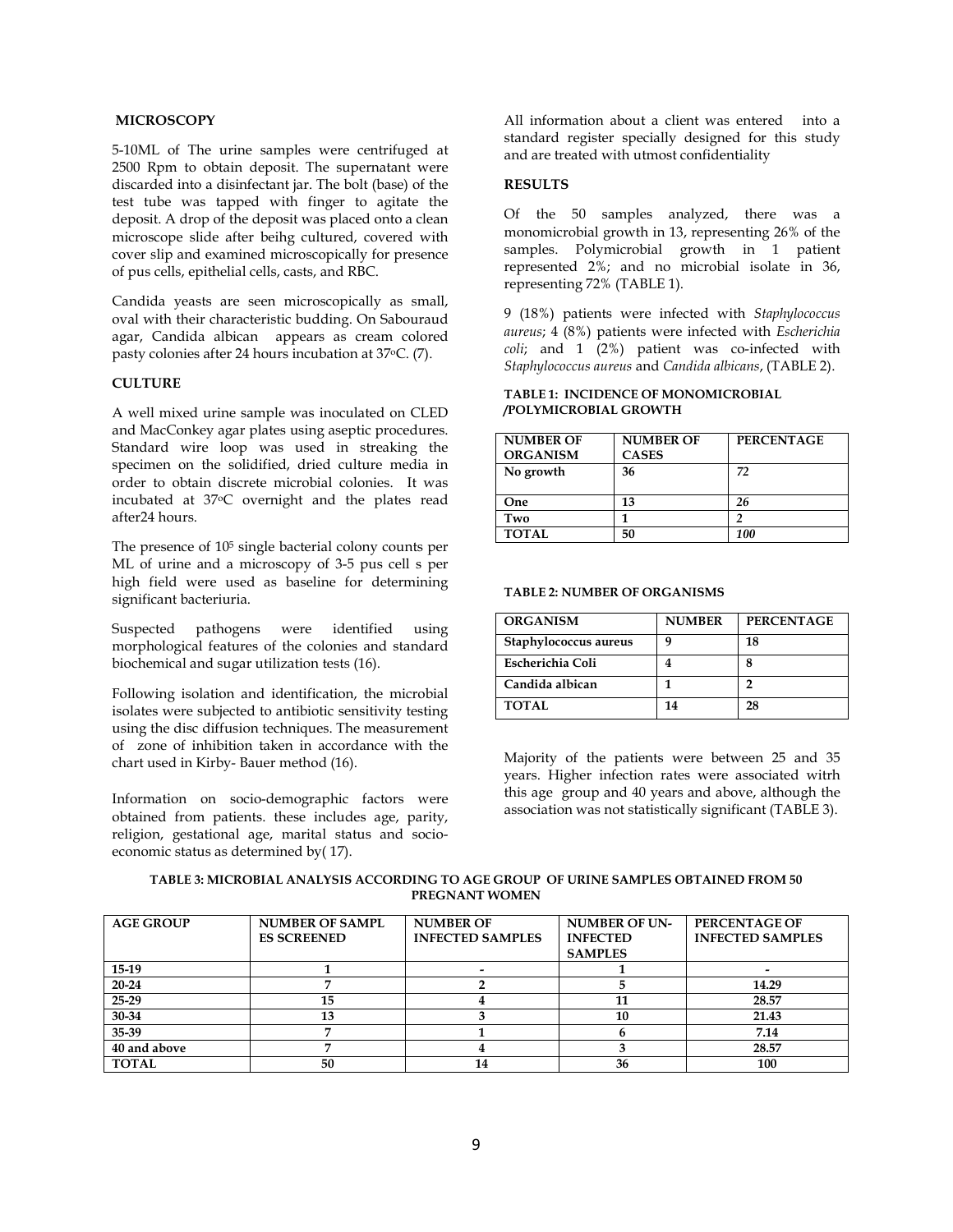On the average, the pathogens were highly sensitive to quinolones (Ciprofloxacine (99.8%), Cilox (98.7%),

### **TABLE 4: ORGANISMS WITH ANTIBIOTIC SENSITIVITY (%)**

| Antibiotic      | Staphylococ<br>cus aureus | Escherich<br>ia coli | $\frac{0}{0}$<br>sensitive |
|-----------------|---------------------------|----------------------|----------------------------|
| Amoxycillin     | 10                        | 80                   | 45                         |
| Ceftazidime     | 97                        | 98                   | 97.5                       |
| Ofloxacin(Cilox | 100                       | 97                   | 98.7                       |
| Peflacin        | 99.2                      | 98.0                 | 98.6                       |
| Ciprofloxacin   | 100                       | 97.6                 | 98.8                       |
| Erythromycin    | 45.1                      | 40                   | 42.6                       |
| Genticin        | 75                        | 60                   | 67.5                       |
| Septrin         | 35                        | 15                   | 25                         |
| Tetracycline    | 30                        | 10                   | 20                         |
| Penicillin      | 26                        |                      | 26                         |
|                 |                           |                      |                            |

 **DISCUSSION** 

The positive culture rate seen in previous studies carried out in Nigeria are: 46.5% in Ebonyi, Eastern Nigeria, 35.5% in Ilorin (North Central Nigeria), 31.6% in Kano (Northern Nigeria), and 32.7% in Benin(Southern Nigeria)(1,12,13). women have lower positive culture rates (10).

The usefulness of Quinolones for the treatment of UTI found in this study is similar to other studies elsewhere (18),(19). Quinolones are however associated with teratogenicity in the first trimester of pregnancy; and are secreted in the breast milk. They

# **REFERENCES**

1. RC Onoh, OUJ Umeora, VE Egwuatu, PO Ezeonu and TJP Onoh ,Antibiotic Sensitivity Pattern of uropathogens from pregnant women with urinary tract infections in Abakaliki,Nigeria.Infect Drug Resist.2013 ; 6 :225-233

2. Cunningham FG,Gant NF, Leveno KJ, Glistrap LC,III, Hauth JC, Westrom KD, Renal and urinary tract disorders in: andrea seils,Noujaim sr,Daris K;editors Williams Obstetrics.21st ed.New York: MC Graw-Hill medical publishing Division;2001 pp1251- 1272

3. Gupta K ,Hooton TM,Naber KG et al. International clinical practice guidelines for the treatment of acute uncomplicated cystitis and pyelonephritis in women: A 2010 update of infectious Disease society of America and the European Society for microbiology and Infectious Diseases. Clin Infect Dis 2011; 52:e103.

pefloxacine (98.6%)), and Cephalosporin (ceftazidime)  $(97.5\%)$  (TABLE 4).

are therefore not recommended for the treatment of UTI in pregnancy.

Cephalosporines, though expensive, are known to be safe in pregnancy.

# **RECCOMMENDATIONS**

The above results indicated that the microbes found to be responsible for the urinary tract infection in pregnant women studied are: *Staphylococcus aureus*, *Escherichia coli* and *Candida albican*. It is therefore recommended that UTI in pregnancy be treated with a cephalosporin; and with antifungal agent where Candida is found.

Couples should be educated on ways of preventing urinary tract infections. It is highly recommended that pregnant women be properly treated to avert the negative effects of urinary tract infections on both the mother and the foetus.

Government should further encourage the funding for the diagnosis and treatment of urinary tract infections in pregnancy in the healthcare service plans.

# **ACKNOWLEDGEMENTS**

I will like to acknowledge the assistance of Dr Audu O, Dr Duro M., Pharm. Haliru Lawal, Fatuase J., Habiba Abbass, Rahila Hedima, Nursing staff of the clinic for their corporation and Yahaya Junaidu, Gideon Obaje and Attah Abdullahi Alfa for their assistance.

4. Johnson EK, Wolf JS, Urinary Tract Infections in Pregnancy [Assessed October 12,2013] ;med scape .Availlable from the from the from the from the from the from the from the from the from the from the from the  $f$ http://emedicine.medscape.com/article/452604 overview.

5. Patterson JF, Andriole VT. Bacteriuria in pregnancy, infect Dis Clin North Am. 1987;1 (4):807-  $822$  [pubmed]

6. Schieve LA, Hadler A, Hershow R,Persky V, Daris F. Urinary Tract Infection During pregnancy.Its association with maternal motality and perinatal outcome. AMJ PUBLIC HEALTH 1994;84(3):405-410 [PMC free article)[pubmed]

7. Nester,I. Eugene,W.(1998) .Microbiology,a human perspective(2nd Edition), Pp609

8. Karma A., Amanda Buet., Sussan Whittier, Adam J, Ratner and Lisa Saiman 2012 journal of the paediatric diseases society 9